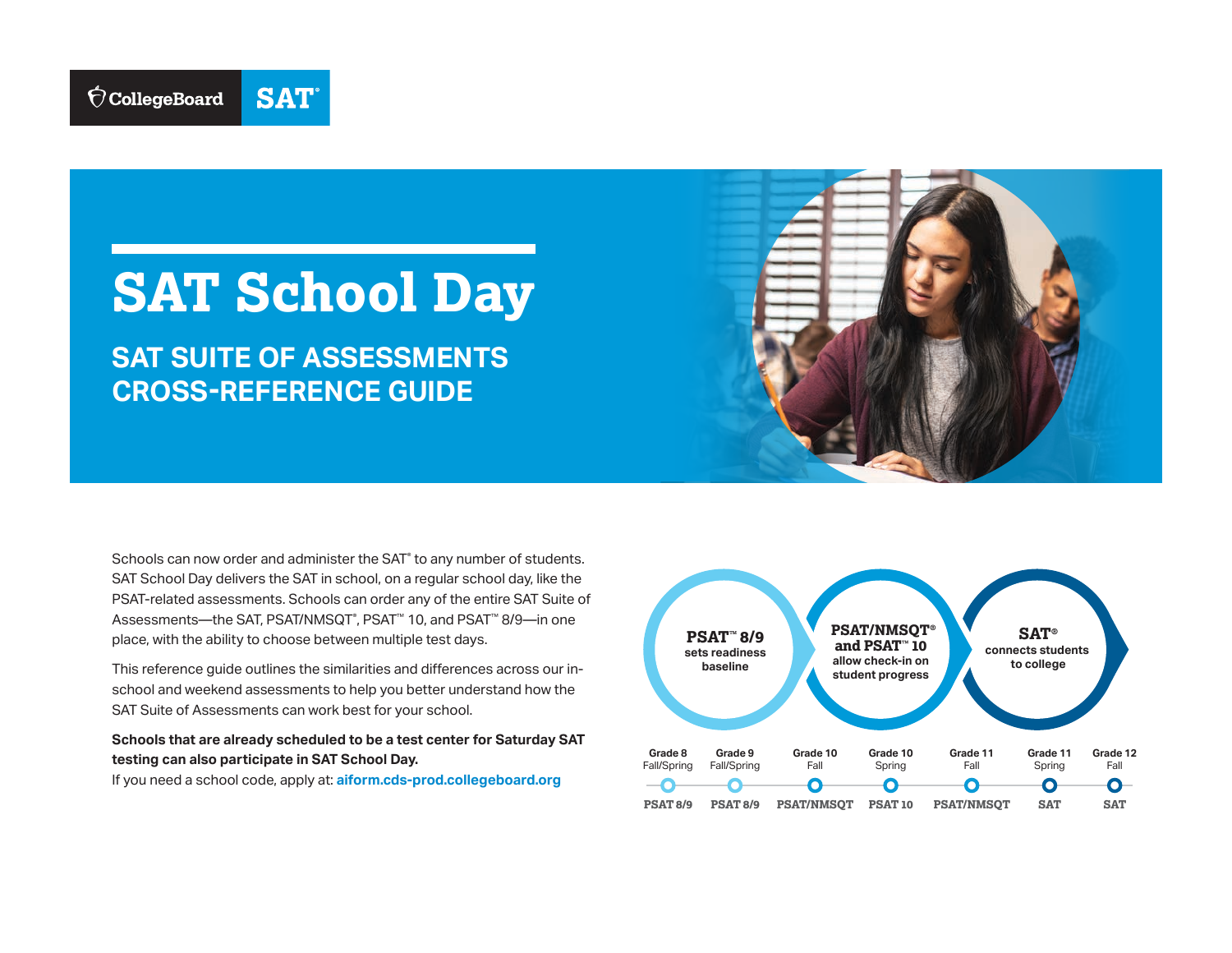## **THE BASICS**

|                                                      | <b>SAT</b>                                                                                                                                                       | <b>SAT School Day</b>                                                                                                                                                                                                                                                  | <b>PSAT/NMSQT</b>                                                                                                                                                                        | <b>PSAT 10</b>                                                                                                                                                | <b>PSAT 8/9</b>                                                       |
|------------------------------------------------------|------------------------------------------------------------------------------------------------------------------------------------------------------------------|------------------------------------------------------------------------------------------------------------------------------------------------------------------------------------------------------------------------------------------------------------------------|------------------------------------------------------------------------------------------------------------------------------------------------------------------------------------------|---------------------------------------------------------------------------------------------------------------------------------------------------------------|-----------------------------------------------------------------------|
| Who                                                  | 7th to 12th graders                                                                                                                                              | 11th and 12th graders                                                                                                                                                                                                                                                  | 10th and 11th graders                                                                                                                                                                    | 10th graders                                                                                                                                                  | 8th and 9th graders                                                   |
| When                                                 | Aug. 29, 2020<br>September 26, 2020<br>(new administration)<br>Oct. 3, 2020<br>Nov. 7, 2020<br>Dec. 5, 2020<br>March 13, 2021<br>May 8, 2021<br>June 5, 2021     | <b>Fall test dates</b><br>(for seniors only)<br>September 23, 2020<br>(new administration)<br>Oct. 14, 2020<br>Oct. 28, 2020<br>(makeup date)<br><b>Spring test dates</b><br>(for juniors only)<br>March 3, 2021<br>March 24, 2021<br>April 13, 2021<br>April 27, 2021 | Primary test date<br>Oct. 14, 2020<br>Saturday test date<br>Oct. 17, 2020<br>Alternate test date<br>Oct. 28, 2020                                                                        | Schools choose a date.<br>Feb. 22-March 26, 2021<br>April 13-30, 2021                                                                                         | Schools choose a date.<br>Feb. 22-March 26, 2021<br>April 13-30, 2021 |
| <b>Where</b>                                         | On a Saturday<br>in a test center                                                                                                                                | In school on a week day                                                                                                                                                                                                                                                | On a Wednesday or a<br>Saturday in a school                                                                                                                                              | In school on a week day                                                                                                                                       | In school on a week day                                               |
| <b>Student</b><br><b>Registration</b><br>and Payment | Students sign in to<br>sat.org/register to<br>register and pay for<br>their tests.                                                                               | Schools order online at<br>ordering.collegeboard.org                                                                                                                                                                                                                   | Schools order online at<br>ordering.collegeboard.org                                                                                                                                     | Schools order online at<br>ordering.collegeboard.org                                                                                                          | Schools order online at<br>ordering.collegeboard.org                  |
| <b>Scholarships</b>                                  | When your students<br>take the SAT, they<br>connect to millions in<br>potential scholarships<br>from colleges and<br>scholarship programs<br>across the country. | When your students<br>take the SAT, they<br>connect to millions in<br>potential scholarships<br>from colleges and<br>scholarship programs<br>across the country.                                                                                                       | The PSAT/NMSQT is used<br>by scholarship providers to<br>identify eligible students.<br>It's the official route of entry<br>into the National Merit <sup>®</sup><br>Scholarship Program. | The PSAT 10 is used by<br>scholarship programs to<br>identify eligible students,<br>but it's NOT considered for<br>the National Merit<br>Scholarship Program. | N/A                                                                   |

**Scores:** Scores are delivered to both students and educators in online score reports. Note**:** For PSAT-related assessments, paper score reports are delivered to schools. \*Schools and districts develop their own policies and procedures for funding and participation in the test(s).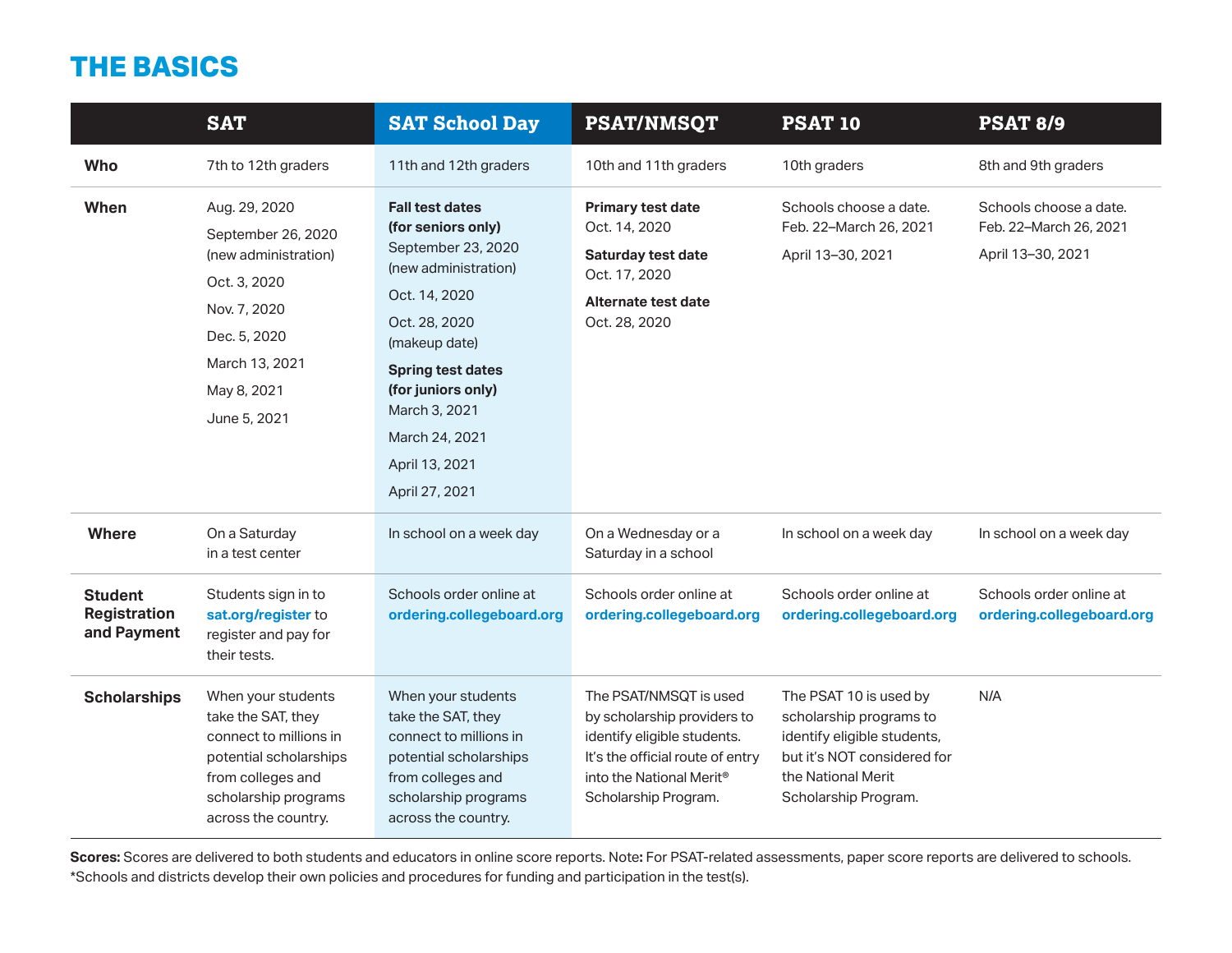## **COSTS AND FEE WAIVERS**

|                                                              | <b>SAT</b>                                                                                                                                                                                                                                                                                                                                                                                                                                 | <b>SAT School Day</b>                                                                                                                                                                                                                                                                                                                                                                                                                                                                                 | <b>PSAT/NMSQT</b>                                                                                                                                                                                                                                                                                                       | <b>PSAT 10</b>                                                                                                                                                                         | <b>PSAT 8/9</b>                                                                                                                                                                      |
|--------------------------------------------------------------|--------------------------------------------------------------------------------------------------------------------------------------------------------------------------------------------------------------------------------------------------------------------------------------------------------------------------------------------------------------------------------------------------------------------------------------------|-------------------------------------------------------------------------------------------------------------------------------------------------------------------------------------------------------------------------------------------------------------------------------------------------------------------------------------------------------------------------------------------------------------------------------------------------------------------------------------------------------|-------------------------------------------------------------------------------------------------------------------------------------------------------------------------------------------------------------------------------------------------------------------------------------------------------------------------|----------------------------------------------------------------------------------------------------------------------------------------------------------------------------------------|--------------------------------------------------------------------------------------------------------------------------------------------------------------------------------------|
| <b>Costs</b>                                                 | SAT (no Essay): \$52<br>SAT with Essay: \$68<br><b>Processing Fees:</b><br>• Registration<br>by phone: \$15<br>• Late registration<br>(U.S. only): \$30<br>• Waitlist request: \$53<br>" Test center, date,<br>or test change: \$30                                                                                                                                                                                                        | SAT (no Essay):<br>• \$52 per student<br>• \$26 for each unused<br>test book exceeding 20%<br>of the total number ordered<br><b>SAT with Essay:</b><br>• \$68 per student<br>• \$34 for each unused<br>test book exceeding 20%<br>of the total number ordered                                                                                                                                                                                                                                         | <b>PSAT/NMSQT:</b><br>• \$17 per student<br>• \$4 charge for each unused<br>test book exceeding<br>20% of the total number<br>ordered (unused tests can't<br>be returned for a refund)<br>There is an \$8 international<br>shipping surcharge for each<br>test book. (This applies to all<br>PSAT-related assessments.) | <b>PSAT 10:</b><br>• \$17 per student<br>\$4 charge for each unused<br>ш<br>test book exceeding 20% of<br>the total number ordered<br>(unused tests can't be<br>returned for a refund) | <b>PSAT 8/9:</b><br>• \$13 per student<br>• \$4 charge for each unused<br>test book exceeding 20% of<br>the total number ordered<br>(unused tests can't be<br>returned for a refund) |
| <b>Reduced</b><br><b>Test Fees and</b><br><b>Fee Waivers</b> | Eligible students can<br>receive up to 2 fee waivers<br>for SAT registrations<br>and up to 2 fee waivers<br>for SAT Subject Tests <sup>™</sup><br>registrations (3 Subject<br>Tests allowed per<br>registration). The waivers<br>cover registration<br>fees, Student Answer<br>Verification Services (QAS/<br>SAS), unlimited score<br>reports, CSS Profile™<br>applications for financial<br>aid, and college application<br>fee waivers. | Full fee waivers are only<br>available for weekend<br>administrations, SAT<br>School Day offers a<br>reduced fee for income-<br>eligible students as follows:<br>\$8(SAT)<br><b>S</b> 15 (SAT with Essay)<br>After student answer<br>sheets are processed,<br>take these steps: Go to<br>ordering.collegeboard<br>.org. Click on the name of<br>each student eligible for fee<br>waivers or reductions. Once<br>identified, eligible students<br>receive the same benefits<br>as weekend test takers. | Schools can request fee<br>waivers for income-eligible<br>11th graders through<br>October 28, 2020.                                                                                                                                                                                                                     | N/A                                                                                                                                                                                    | N/A                                                                                                                                                                                  |